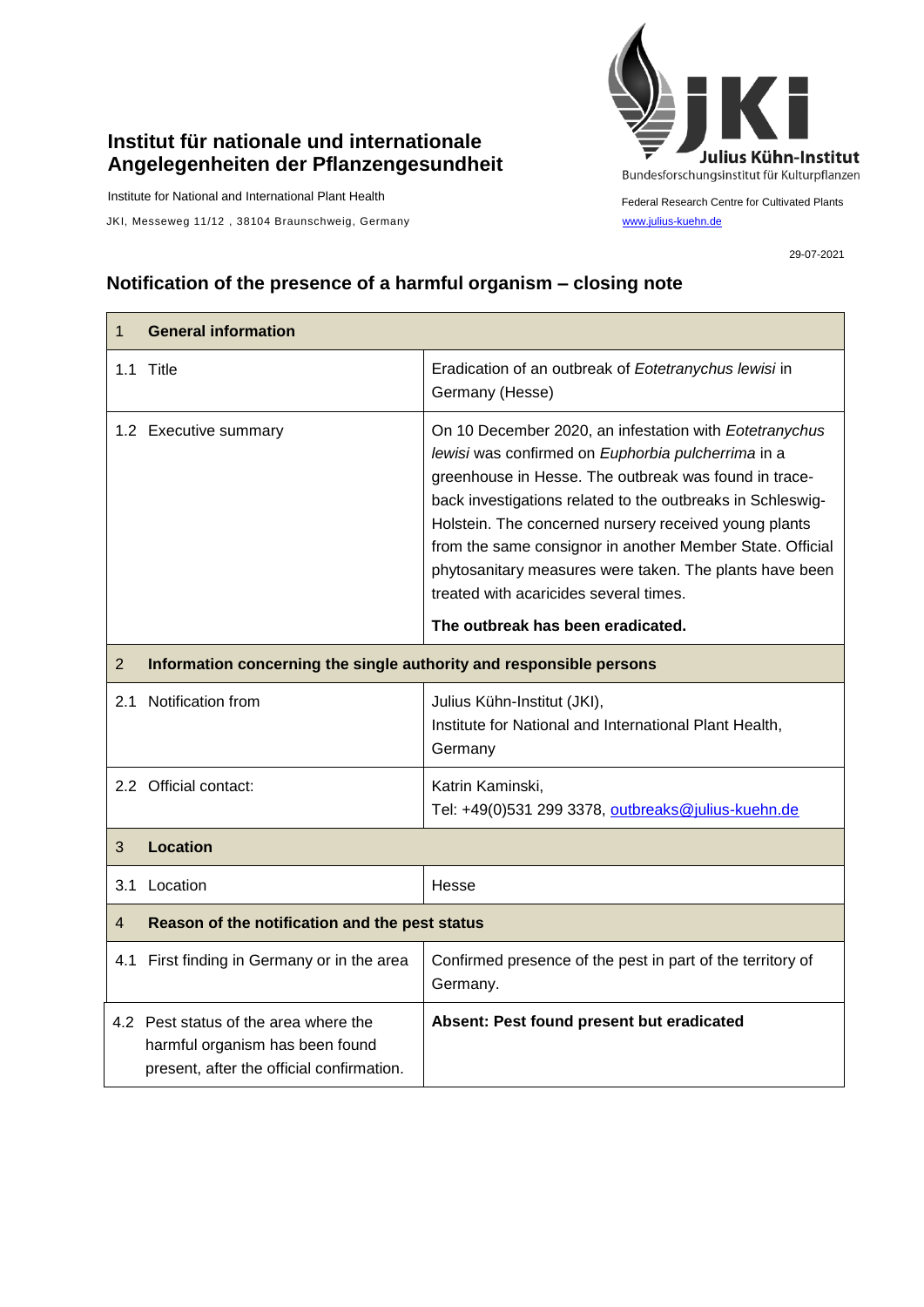|     | 4.3 Pest status in Germany before the<br>official confirmation of the presence, or<br>suspected presence, of the harmful<br>organism. | Transient: actionable, under eradication                                                                                                                                                                                                                                                              |  |
|-----|---------------------------------------------------------------------------------------------------------------------------------------|-------------------------------------------------------------------------------------------------------------------------------------------------------------------------------------------------------------------------------------------------------------------------------------------------------|--|
|     | 4.4 Pest status in Germany after the<br>official confirmation of the presence of<br>the harmful organism.                             | Transient: actionable, under eradication                                                                                                                                                                                                                                                              |  |
| 5   | Finding, sampling, testing and confirmation of the harmful organism                                                                   |                                                                                                                                                                                                                                                                                                       |  |
| 5.1 | How the presence or appearance of<br>the harmful organism was found.                                                                  | Trace back and forward inspection related to the specific<br>presence of the pest concerned: The competent authority<br>was informed in trace-back investigations related to the<br>outbreaks in Schleswig-Holstein. The plants have the<br>same origin as the infested plants in Schleswig-Holstein. |  |
|     | 5.2 Date of finding:                                                                                                                  | 18-11-2020                                                                                                                                                                                                                                                                                            |  |
|     | 5.3 Sampling for laboratory analysis.                                                                                                 | First sampling on 24 November, second sampling after<br>treatment with Vertimec Pro on 1 December, third<br>sampling on 3 December after treatment with Vertimec Pro<br>and Apollo, fourth sampling on 11 December.                                                                                   |  |
|     | 5.4 Name and address of the Laboratory                                                                                                | Regierungspräsidium Gießen - Pflanzenschutzdienst<br>Schanzenfeldstrasse 8<br>35578 Wetzlar<br>DE - Germany<br>Julius Kühn-Institut<br>Messeweg 11-12<br>38104 Braunschweig<br>DE - Germany                                                                                                           |  |
| 5.5 | Diagnostic method                                                                                                                     | First visual examination in the diagnostics of the<br>Regierungspräsidium Hessen, Second examination by the<br>national reference laboratory Julius Kühn-Institut. Amongst<br>others by barcoding sequencing of a part of the<br>Cytochrome-C-Oxydase-Gene, according EPPO PM<br>7/129.               |  |
| 5.6 | Date of official confirmation of the<br>harmful organism's identity.                                                                  | 10-12-2020                                                                                                                                                                                                                                                                                            |  |
| 6   | Infested area, and the severity and source of the outbreak in that area                                                               |                                                                                                                                                                                                                                                                                                       |  |
| 6.1 | Size and delimitation of the infested<br>area.                                                                                        | $50 \text{ m}^2$                                                                                                                                                                                                                                                                                      |  |
|     | 6.2 Characteristics of the infested area<br>and its vicinity.                                                                         | Physically closed conditions: greenhouse<br>Plant to be (re)planted or reproduced.                                                                                                                                                                                                                    |  |